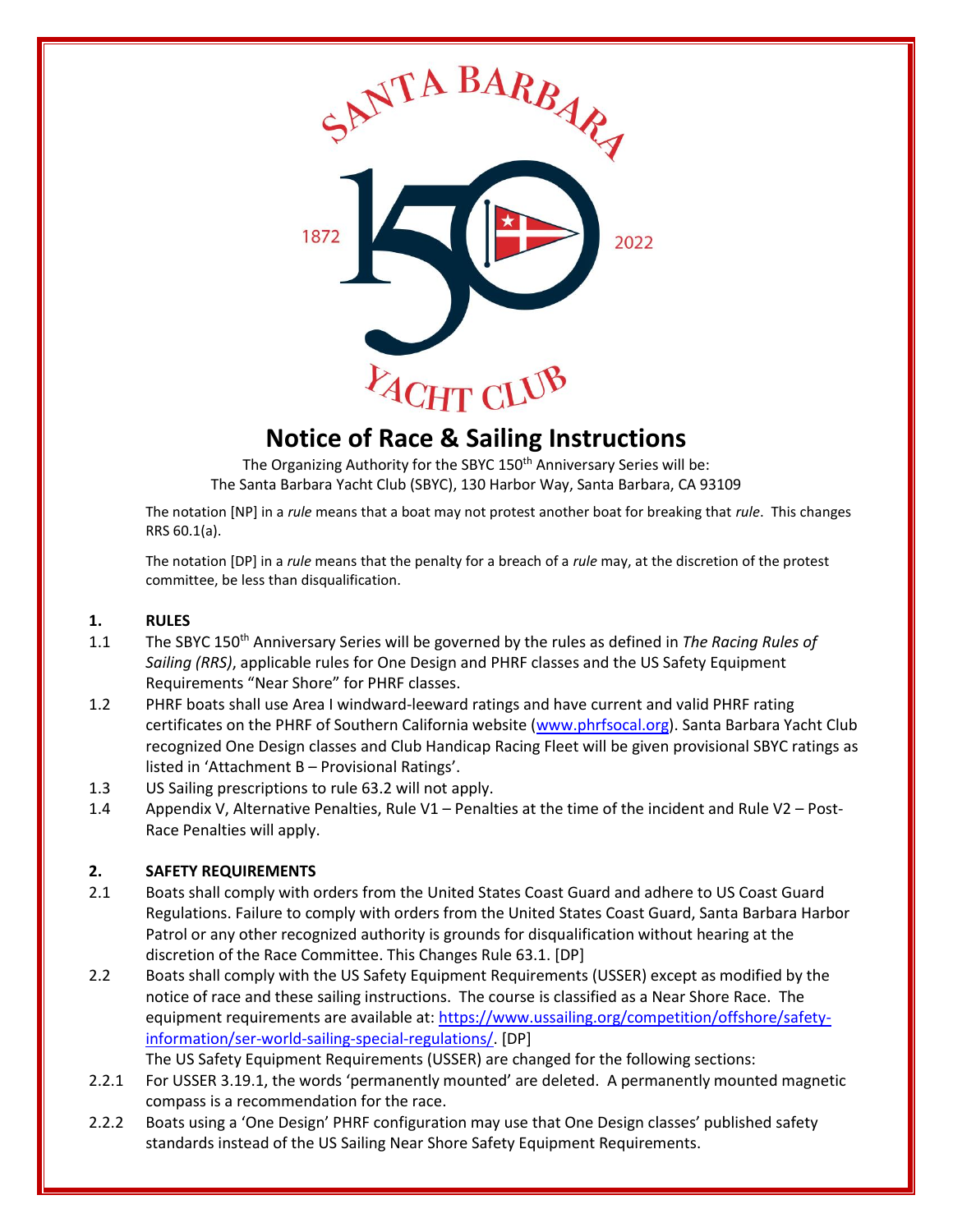#### **3. ENTRY & ELIGIBILITY**

- 3.1 Eligible boats may enter the series by submitting a completed race entry form to the Santa Barbara Yacht Club no later than 1100 hours on the day of the first race they wish to compete in. Race Entry Forms are available at the front desk of SBYC or online at [http://www.sbyc.org/racing](http://www.sbyc.org/racing-calendar) or at [https://www.regattanetwork.com/clubmgmt/applet\\_registration\\_form.php?regatta\\_id=24344.](https://www.regattanetwork.com/clubmgmt/applet_registration_form.php?regatta_id=24344) Exceptions may be made at the discretion of the Race Committee.
- 3.2 Classes invited include: PHRF.
- 3.3 Eligible boats shall have valid PHRF Certificates or be a SBYC recognized one design class or a member of the Club Hand Rating Fleet (CHRF). SBYC recognized one design classes and CHRF boats are eligible for provisional SBYC ratings as listed in 'Attachment B – Provisional Ratings'.

#### **4. FEES**

There is no entry fee.

#### **5. COMMUNICATIONS WITH COMPETITORS**

- 5.1 Notices to competitors and amendments to these Sailing Instructions will be posted on the official notice board located on the lower deck of the Santa Barbara Yacht Club and online at [https://sbyc.org/racing.](https://sbyc.org/racing)
- 5.2 The race office is located at the Santa Barbara Yacht Club 130 Harbor Way, Santa Barbara, CA 93109, on the southwest corner of the building.

Telephone – (805) 965-8112, ext 114. Email – [racing@sbyc.org.](mailto:racing@sbyc.org)

- 5.3 On the water, the race committee intends to monitor and communicate with competitors on VHF radio channel 71.
- 5.4 The following communications may be made by the race committee on VHF radio channel 71:
	- Course number
	- Count downs to warning, preparatory, and start signals
	- Shortened course for one or more fleets
	- Abandonment of one or more fleets
	- On course side boats

#### **6. CHANGES IN SAILING INSTRUCTIONS**

Any change in the sailing instructions will be posted before 1100 hours on the day it will take effect.

#### **7. SIGNALS MADE ASHORE**

- 7.1 All signals made ashore will be displayed from the SBYC yardarm.
- 7.2 When flag AP is displayed ashore, '1 minute' is replaced with 'not less than sixty (60) minutes' in race signal AP.

# **8. SCHEDULE**

- 8.1 Three races total are scheduled for the series with one race to be sailed on each scheduled day:
	- April 3 (Opening Day Race) Warning signal at 1330.
	- June 1 (Wet Wednesday / Cali Offshore Race Week In-Port Race) Warning signal at 1645
	- August 3 (Wet Wednesday Fun Race) Warning signal at 1645
- 8.2 There will be no competitor briefings.

# **9. ON THE WATER POSTPONEMENT**

In the event of an on the water postponement, instructions will be hailed by the Race Committee over VHF channel 71. Flag AP will come down one minute prior to the new warning signal.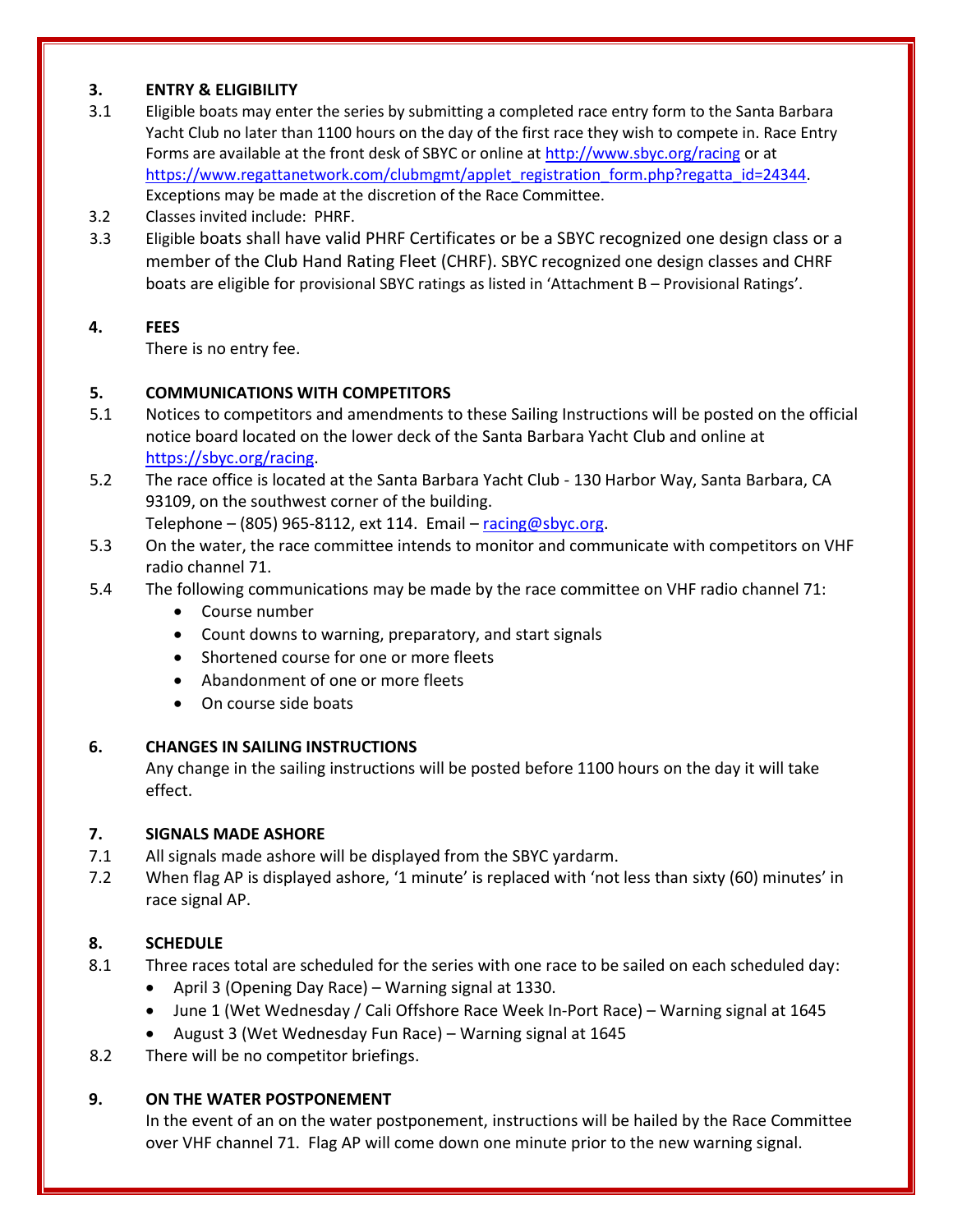Competitors are responsible for computing their new scheduled start times. Any incorrect calculations made by the competitors shall not be grounds for redress.

## **10. CLASS FLAGS**

The class flag will be numeral Pennant '1'.

#### **11. CLASS DESIGNATIONS**

- 11.1 Class breaks will be posted on the notice board.
- 11.2 Class breaks shall not be grounds for protest or redress.
- 11.3 A boat's election to sail non-spinnaker or spinnaker shall remain the same for the duration of the 150<sup>th</sup> Anniversary Series.

#### **12. RACING AREA**

The racing area will be as designated on the current SBYC course chart.

#### **13. THE COURSE**

- 13.1 Courses will be taken from the current SBYC Course Chart. The course for each race will be posted on placards from the SBYC deck.
- 13.2 When a letter 'R' placard follows the course number, the course shall be sailed in the reverse direction. Marks shall be passed in reverse order and on the opposite side listed on the course chart.
- 13.3 When a letter 'T' placard follows the course number, the course shall be sailed two times around. The start/finish line will be required at the beginning of the second lap.
- 13.4 The gate designated as 'Gt' on the current SBYC course chart shall be between mark 'F' and mark  $'X'$ .

# **14. MARKS**

- 14.1 Marks will be as designated on the current SBYC course chart. All marks are situated near the GPS coordinates shown on the current SBYC course chart but are subject to natural influence.
- 14.2 Marks may be yellow, white or blue cylinders except that: 'BB' is the red/white navigational bell buoy; and Mark C is a white and yellow city anchorage boundary buoy with a light. Any permanent mark may be substituted with a temporary or inflatable mark without prior notice.
- 14.3 In the event of a missing mark, boats shall return to the starting line as soon as possible for a restart and monitor VHF channel 71.

# **15. THE START**

- 15.1 The start line will be between mark 'G' and mark 'F' as described on the current SBYC course chart.
- 15.2 All boats will start in one reverse handicap staggered start. Races will be started using RRS 26 with the warning given 5 minutes before the start.
- 15.3 The race committee will make the official race clock available for all competitors.
- 15.4 A boat's starting time for each race's posted course is listed on the 'Attachment A 150<sup>th</sup> Series Start Times'. This sheet will be made available at the competitor meeting.
- 15.5 Boats whose start time is more than three minutes away shall keep clear of the starting area. [NP][DP]

# **16. OCS NOTIFICATION**

16.1 The race committee will signal boats On Course Side (OCS) by displaying code flag 'X' and may hail the yacht on VHF channel 71. The flag will be displayed for four minutes or until the OCS start is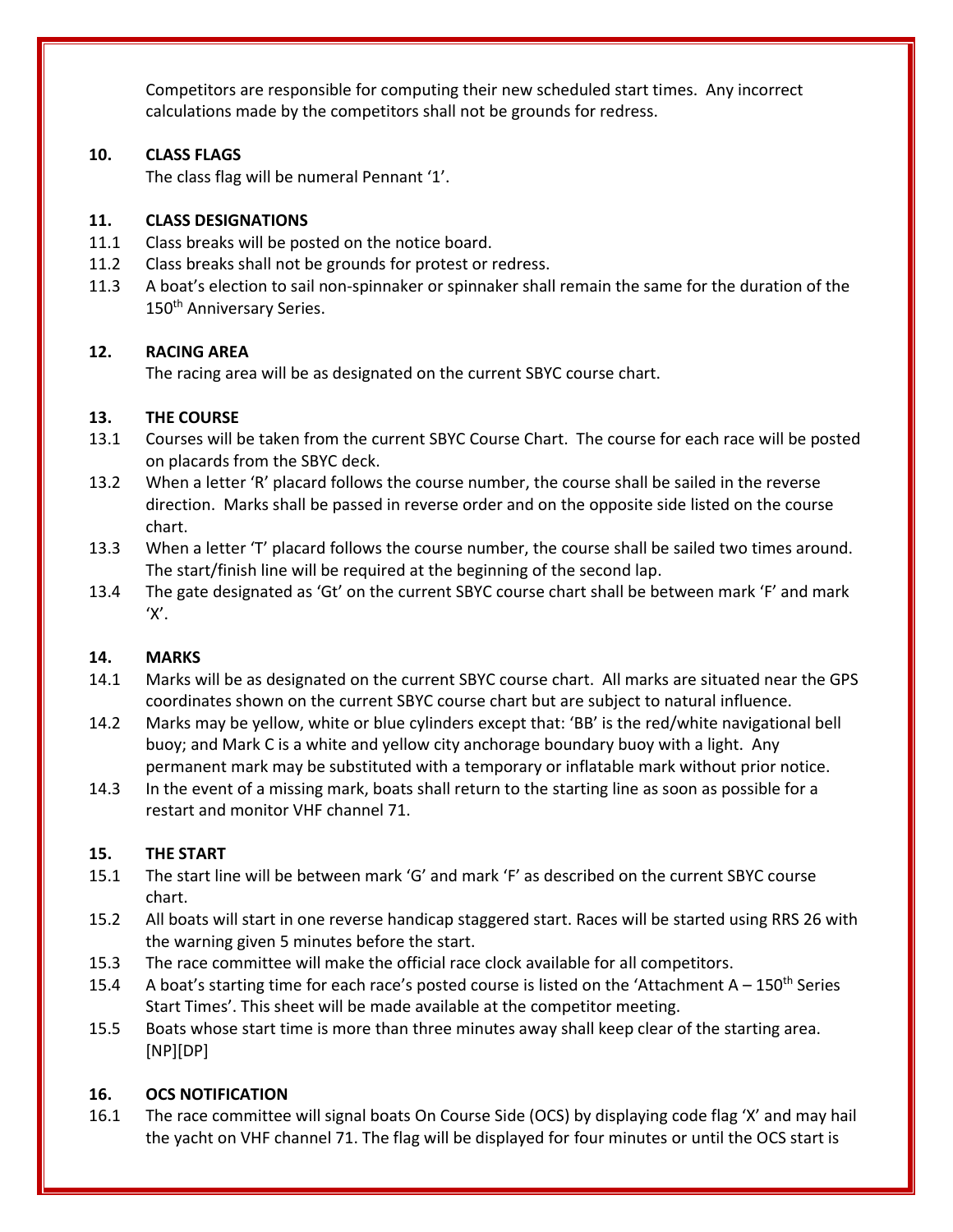corrected (whichever comes first). If another OCS occurs while the X flag is displayed, it will remain displayed for one minute or until both OCS starts are corrected (whichever comes first).

16.2 OCS boats that do not return within four minutes must start correctly even if the X flag is lowered. It is the responsibility of each boat to start correctly.

# **17. CHANGE OF COURSE AFTER THE START**

- 17.1 The race committee may shorten a course. A shortened course will be signaled from the Santa Barbara Yacht Club deck before the leading boat has finished the leg.
- 17.2 The shortened course shall be signaled by displaying code flag 'S' with two sound signals and displaying the class placard(s) for the class or classes to be shortened.
- 17.3 The finish line for the shortened course shall be at the next required mark or gate. For legs to mark 'X', the shortened course will be finished between mark 'X' and the flagpole. For legs to the start/finish line at the beginning of a second lap, the finish shall be between mark 'F' and mark 'G'.
- 17.4 In the event of an abandoned race, the race committee may notify competitors on VHF Channel 71 following the raising of code flag 'N' with the class placards of the abandoned classes. Separate announcements will be made for each class abandoned. Abandonment of one class does not constitute abandonment of other classes.

# **18. THE FINISH**

The finish line will be between mark 'F' and mark 'G' as shown on the current SBYC course chart.

# **19. PENALTY SYSTEM**

- 19.1 Appendix V, Rule V1 will apply: The first two sentences of rule 44.1 are changed to: 'A boat may take a One-Turn Penalty when she may have broken one or more rules of Part 2 or rule 31 in an incident while *racing.* However, when she may have broken one or more rules of Part 2 while in the *zone* around a *mark* other than a starting *mark*, her penalty shall be a Two-Turns Penalty.'
- 19.2 Appendix V, Rule V2 Post Race Penalties will apply:
	- (a) Provided that rule 44.1(b) does not apply, a boat that may have broken one or more rules of Part 2 or rule 31 in an incident may take a Post-Race Penalty at any time after the race until the beginning of a protest hearing involving the incident.
	- (b) A Post-Race Penalty is a 30% Scoring Penalty calculated as stated in rule 44.3(c). However, rule 44.1(a) applies.
	- (c) A boat takes a Post-Race Penalty by delivering to the arbitrator or a member of the protest committee a written statement that she accepts the penalty and that identifies the race number and where and when the incident occurred.

# **20. PROTESTS**

- 20.1 Protest forms are available at the front desk of SBYC. Protests and requests for redress or reopening shall be delivered to the front desk or Race Committee within the appropriate time limit.
- 20.2 The protest time limit is within one hour of the protesting boat's finish time.
- 20.3 Protest times and locations will be posted on the official notice board no later than 30 minutes after the protest time limit to inform competitors of hearings in which they are parties or named as witnesses.
- 20.4 On the last scheduled day of racing a request for reopening a hearing shall be delivered
	- (a) within the protest time limit if the requesting party was informed of the decision on the previous day;
	- (b) no later than 30 minutes after the requesting party was informed of the decision on that day. This changes rule 66.